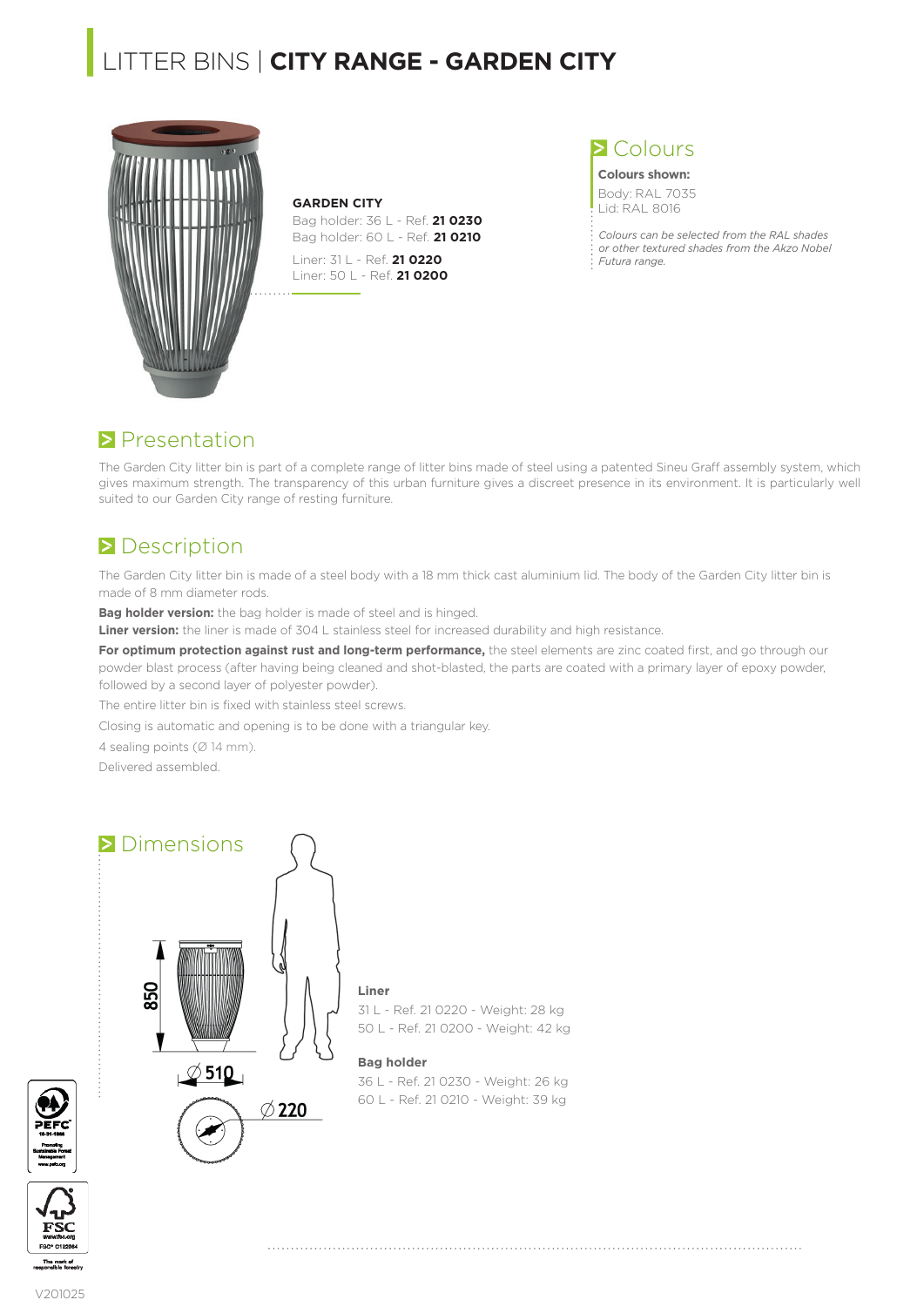# **|**LITTER BINS | **CITY RANGE - ROUND CITY CONFORT**



**ROUND CITY CONFORT** 60 L - Ref. **21 0569 M**

**>** Colours

**Colours shown:** Body, lid and base: RAL 6034

*Colours can be selected from the RAL shades or other textured shades from the Akzo Nobel Futura range.*

### **Presentation**

The round City Confort litter bin is part of a complete range of litter bins made of steel with a patented Sineu Graff assembly system, which gives maximum strength. The transparency of this urban furniture gives a discreet presence in its environment.

## **Description**

The round shaped City Confort litter bin consists of Ø 8 mm metal wires in zinc and powder coated steel, of a lid in zinc and powder coated steel, 5 mm thick and of a 304 L stainless steel liner for increased longevity and high resistance.

For optimum protection against rust and long-term performance, the steel elements are zinc coated first, and go through our powder blast process (after having being cleaned and shot-blasted, the parts are coated with a primary layer of epoxy powder, followed by a second layer of polyester powder).

Closing is automatic and opening is to be done with a triangular key. 4 sealing points (Ø 13 mm).

Delivered assembled.

### **S** Features



#### **Ashtray**

It is made of stainless steel. The ashtray is emptied by opening a hatch mounted on 2 spring hinges. 1 liter = 400 cigarettes butts



#### **Cigarette snuffer**

It is made of stainless steel. It offers users a surface that they can stub out cigarettes on. The surface area has a cigarettesmoke swirl cut by laser, so users can easily recognise it. The cigarette snuffer is made of two 2-mm thick, superimposed, passivated stainless steel plates, to ensure the painted components remain undamaged. The cigarette snuffer is directly fixed to the litter bin body by rounded-head stainless steel rivets.



**Litter bin with liner** 60 L - Ref. 21 0569 M - Weight: 33 kg